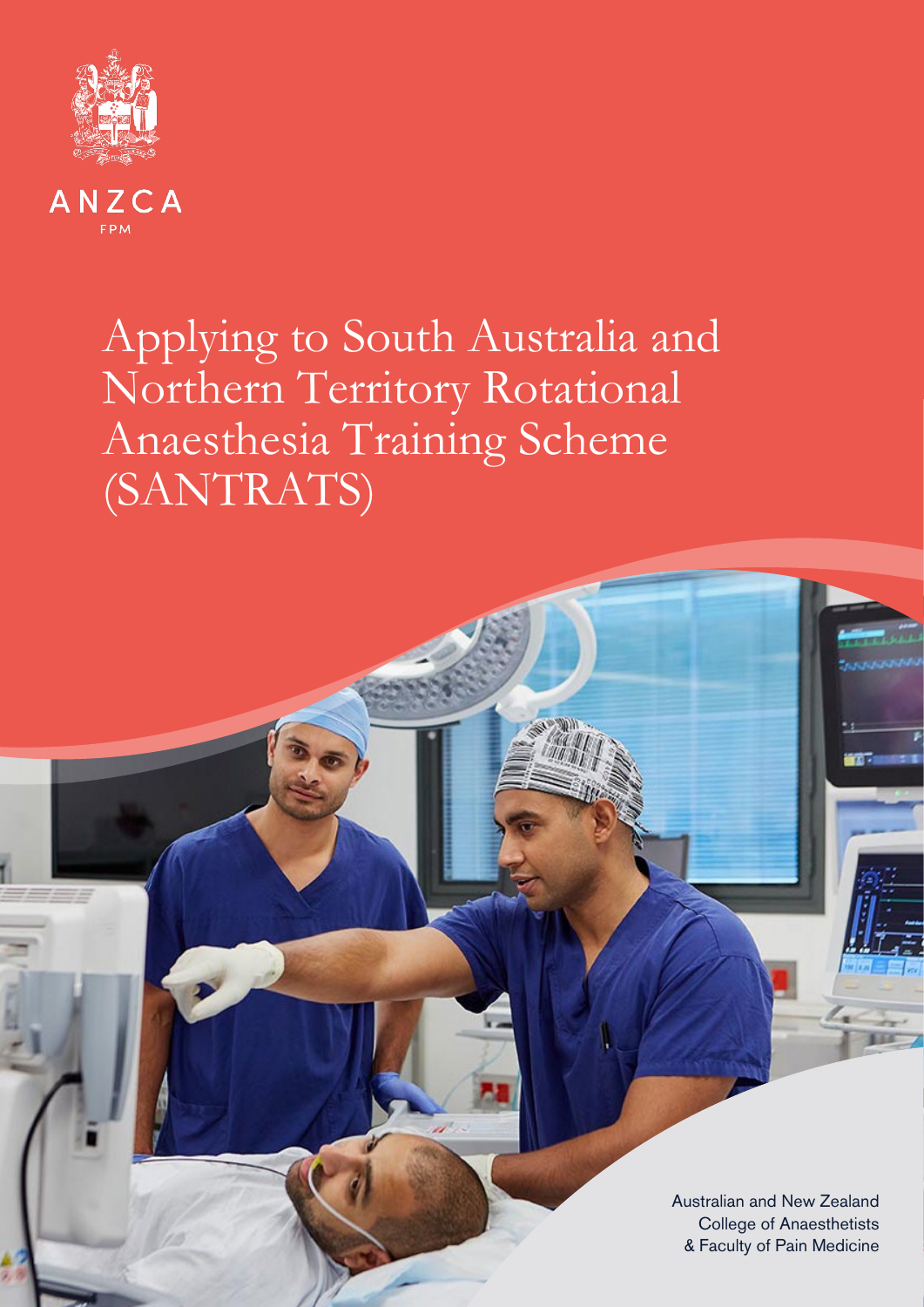### Program overview

The South Australia and Northern Territory rotational anaesthesia training scheme (SANTRATS) is a comprehensive anaesthesia training program that offers rotation through a number of hospitals in South Australia and the Northern Territory. Eligible registered medical practitioners in Australia and New Zealand who have not started anaesthesia training or are currently an introductory, basic or advanced trainee wishing to specialise in anaesthesia may apply to the scheme.

Rotational supervisors oversee SANTRATS with advice from the directors of anaesthesia at the teaching hospitals which form part of SANTRATS and the [ANZCA SA/NT Trainee Committee](https://www.anzca.edu.au/about-us/our-people-and-structure/anzca-council/committees-of-the-anzca-council-(1)/national-and-regional-committees-(1)/anzca-sa-nt-regional-committee/anzca-sa-nt-regional-training-committee).

#### SANTRATS rotations

The scheme involves rotation through a number of metropolitan hospitals in South Australia and the Northern Territory. Hospitals included in the scheme are:

- Royal Adelaide Hospital.
- The Queen Elizabeth Hospital.
- Flinders Medical Centre.
- Northern Adelaide Local Health Service comprising Lyell McEwin Hospital and Modbury Hospital.
- Women's and Children's Hospital, Paediatric Anaesthesia and Women's Anaesthesia.
- Mt Gambier District Health Service.
- Royal Darwin Hospital and satellites of these sites.

Please note that this is a four year rotational anaesthesia training scheme requiring rotation to either Royal Darwin Hospital for a six to 12 month period or Mount Gambier Hospital for six months.

We expect trainees to accept the rotations they are offered. Where there are exceptional circumstances that would prevent a particular rotation at a particular time, written requests should be sent to the rotational supervisor well before appointments are made.

### Entry requirements

Before you can apply for the scheme, applicants must have:

- A Bachelor of Medicine, Bachelor of Surgery (MBBS), Doctor of Medicine or equivalent.
- Current registration with the Medical Board of Australia as a medical practitioner with general registration. Applicants with provisional registration are not eligible to apply.
- Completion of post-graduate year two (PGY2) qualifications or more.
- Eligibility for registration by ANZCA as an anaesthesia trainee.
- Australian citizenship or permanent residency.

Introductory trainee – extended (IT-E), basic trainee – extended (BT-E) or advanced trainee – extended (AT-E) are ineligible to apply via SANTRATS. These trainees should apply directly to individual hospitals.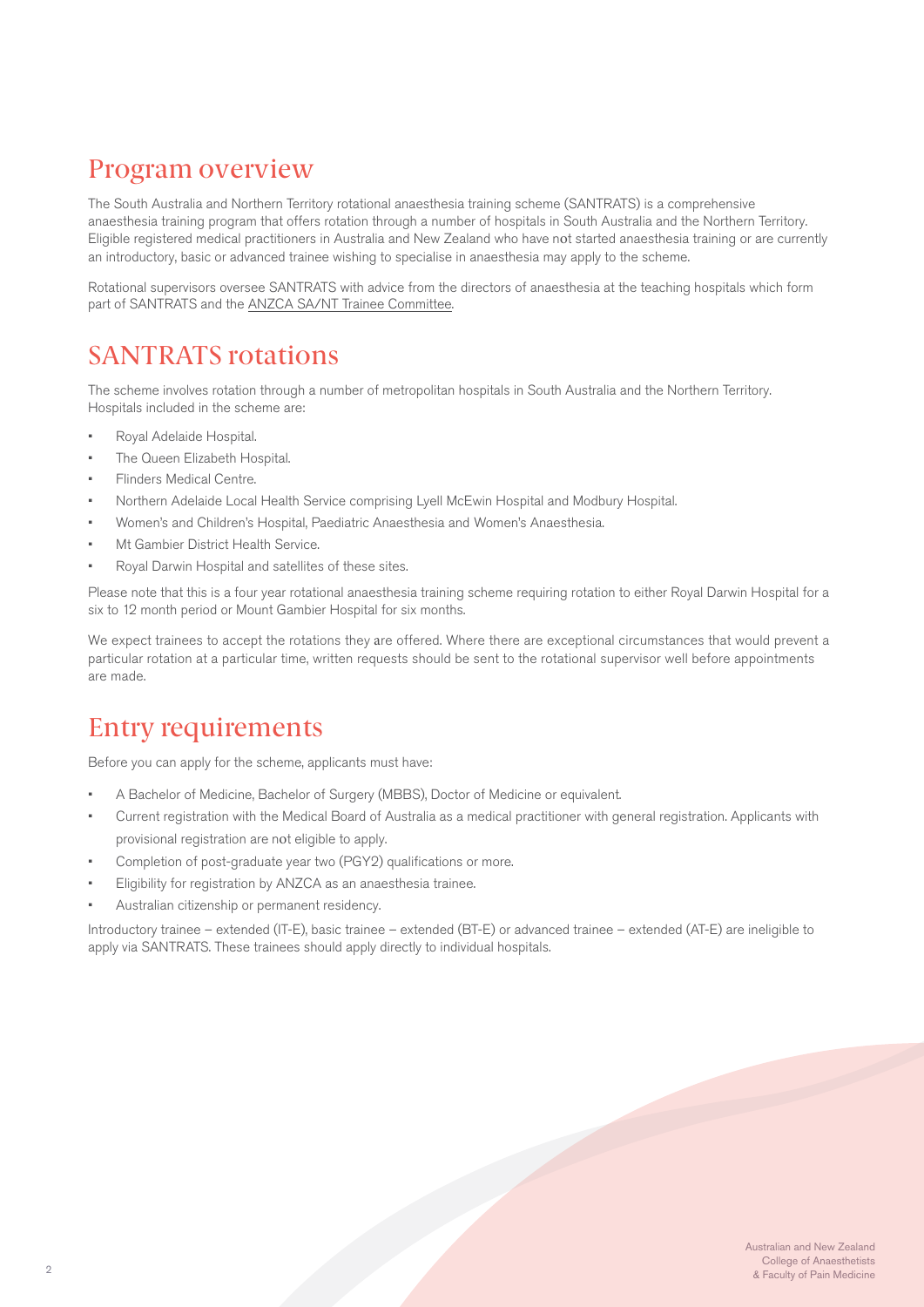## **Training**

Once appointed to the scheme, SANTRATS trainees are assured access to ANZCA-accredited anaesthesia training sites to complete the ANZCA training program requirements within four years of training. Progression through this rotation depends on the successful completion of the primary exam by the end of your second year of basic training, and other training requirements as per the curriculum during introductory and basic training. Failure to complete these requirements will mean you will not be reappointed to the scheme.

Trainees joining the scheme part-way through training from interstate or overseas do not have the same assurance but will be offered appropriate rotations wherever possible.

Trainees remain on the scheme for four years without having to be re-interviewed if all training and requirements are met. However, there is an annual formal process of reapplication including confirmation of ongoing support from the supervisor of training (see scheme duration below).

SANTRATS doesn't offer provisional fellowship training.

### Program key dates

There are two intakes per annum:



SA Health is responsible for the advertising process and positions are advertised via the [SA Health careers website](https://www.sahealth.sa.gov.au/wps/wcm/connect/public+content/sa+health+internet/careers).

Details of the advertisement dates, link to the SA Health careers website, job number and all relevant details are also updated on the [ANZCA SANTRATS webpage](https://www.anzca.edu.au/education-training/anaesthesia-training-program/training-as-an-anaesthetist) when finalised. Once the position goes live, it usually closes within a two to three week period.

Email [SANTRATS@anzca.edu.au](mailto:mailto:SANTRATS%40anzca.edu.au?subject=) if you'd like to be notified when the advertisement is live on the SA Health careers website.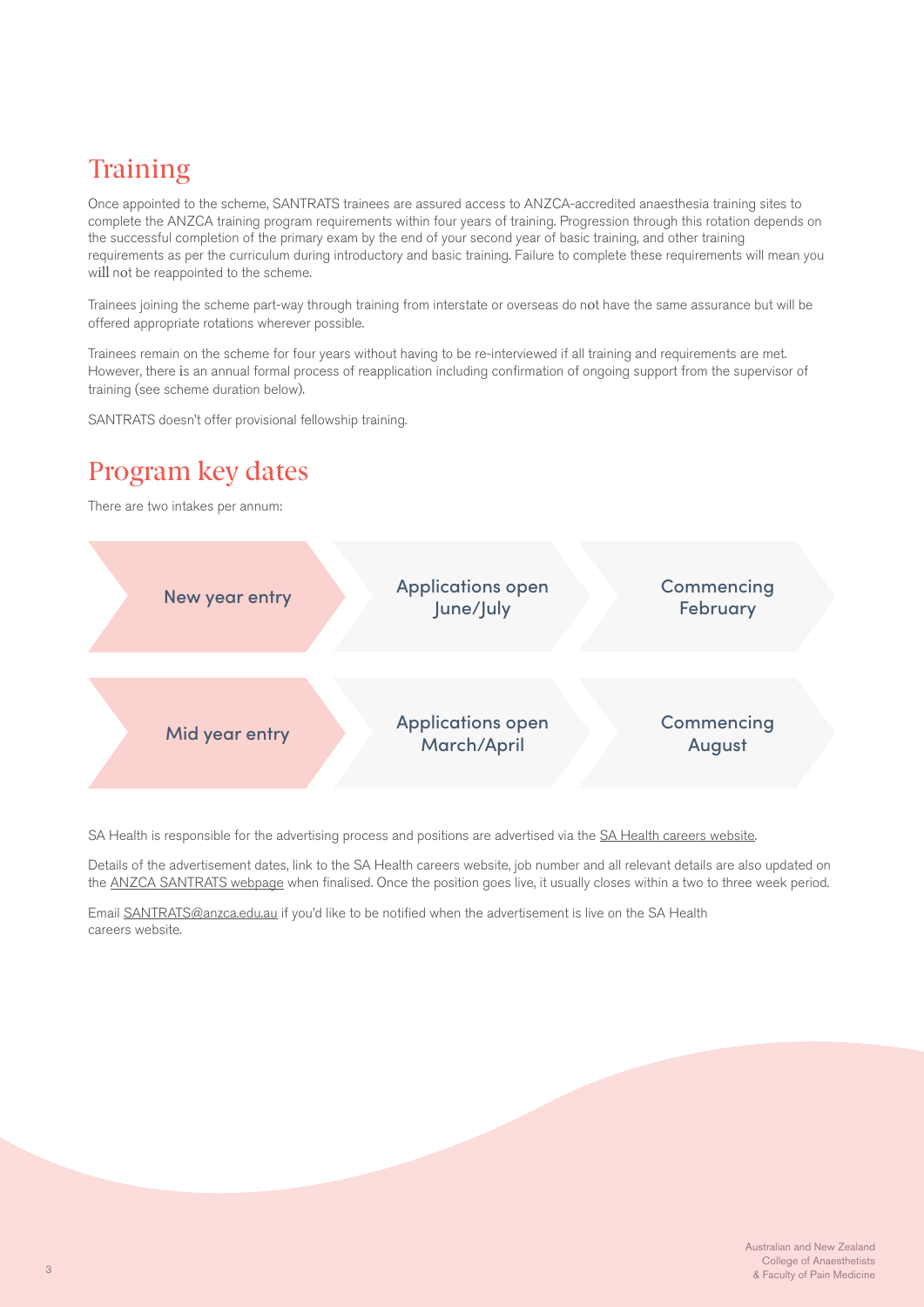## Application process

In preparation for your application, applicants should:

- Undertake relevant courses, workshops, and conferences in support of your application. List these in your CV but do not repeat in the cover letter.
- Provide a CV listing relevant anaesthesia, emergency medicine, and ICU experience, and extra-curricular activities/ passions/pursuits. Remember, the panel want to learn about you, not only your medical career.
- Select relevant and supportive referees direct supervisors and managers are helpful (but not essential) if they are ANZCA fellows. Please ensure referees are available for up to two weeks post the closing date of the advert.
- Provide a succinct cover letter, detailing your commitment to anaesthesia, future plans and interest in the scheme.

IMPORTANT – Please do not respond to the selection criteria in your cover

letter. Mandatory documents that must accompany your online application:

- Employment history form download, complete and upload the completed form as indicated in the application instructions.
- A copy of your primary medical degree.
- A copy of your current unconditional AHPRA medical board registration.

Applicants are not required to bring these documents to the interview. Vaccination records and credentials such as security clearances are also not required at the time of application or interview. Successful candidates will need to provide these to the employing health unit.

We will keep applicants informed of the status of their application via email and provide anticipated timelines at each stage of the process.

### Referees

Applicants must nominate three referees from senior medical officers to support their application. It is important that referees are available to complete an online referee report for up to two weeks after the closing date of the position advertisement.

Once an application is deemed complete, we will notify you that your application has progressed to reference check. This triggers an email to your referees requesting them to complete an online referee proforma; a quick and simple process, taking approximately 15 minutes. Referees will respond to 10 multiple choice questions on competency levels and an additional four criteria with free text responses. If there are issues with obtaining referee reports, we will inform applicants and give you an opportunity to provide an alternative referee.

Once reference checking is complete, applications progress to shortlisting for review and scoring by a panel of anaesthetic fellows. This process usually takes four weeks, after which we will advise all applicants if they have been invited to interview. We will let applicants know the tentative interview date once they have progressed to shortlisting and an approximate date for shortlisting outcomes.

#### SANTRATS interviews